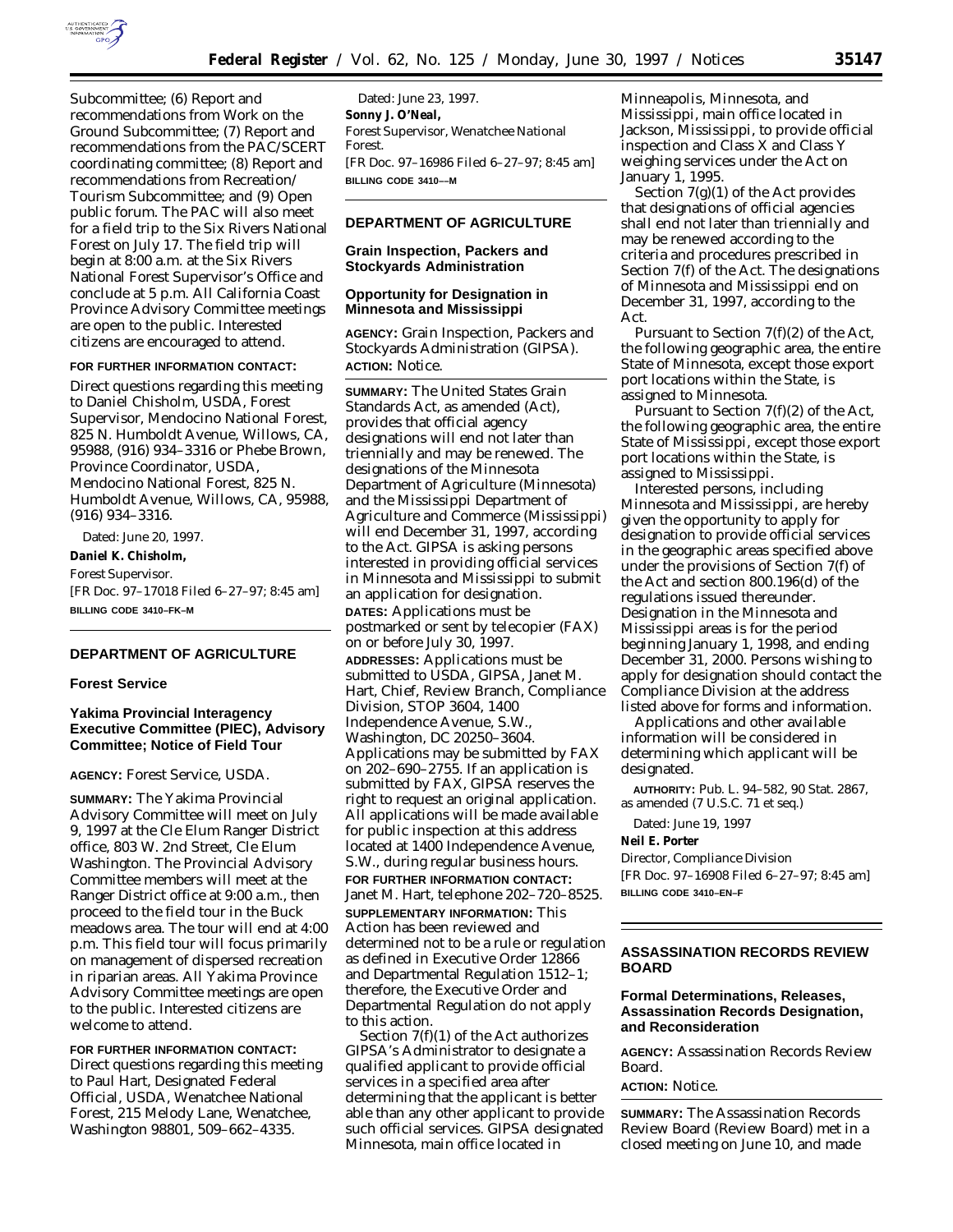formal determinations on the release of records under the President John F. Kennedy Assassination Records Collection Act of 1992 (JFK Act). By issuing this notice, the Review Board complies with the section of the JFK Act that requires the Review Board to publish the results of its decisions on a document-by-document basis in the **Federal Register** within 14 days of the date of the decision.

**FOR FURTHER INFORMATION CONTACT:** T. Jeremy Gunn, General Counsel and Associate Director for Research and Analysis, Assassination Records Review Board, Second Floor, Washington, D.C. 20530, (202) 724–0088, fax (202) 724– 0457.

**SUPPLEMENTARY INFORMATION:** This notice complies with the requirements of the President John F. Kennedy Assassination Records Collection Act of 1992, 44 U.S.C. 2107.9(c)(4)(A) (1992). On June 10, 1997, the Review Board made formal determinations on records it reviewed under the JFK Act. These determinations are listed below. The assassination records are identified by the record identification number assigned in the President John F. Kennedy Assassination Records Collection database maintained by the National Archives.

#### **Notice of Formal Determinations**

HSCA Documents: Open in Full

For each document, the number of postponements sustained immediately follows the record identification number, followed, where appropriate, by the date the document is scheduled to be released or re-reviewed.

180–10096–10078; 0; n/a 180–10147–10285; 0; n/a NARA Documents: Open in Full 178–10004–10059; 0; n/a 178–10004–10060; 0; n/a 178–10004–10061; 0; n/a USSS Documents: Open in Full 154–10003–10001; 0; n/a 154–10003–10016; 0; n/a 154–10003–10017; 0; n/a 154–10003–10018; 0; n/a 154–10003–10019; 0; n/a 154–10003–10020; 0; n/a 154–10003–10024; 0; n/a 154–10003–10043; 0; n/a CIA Documents: Postponed in Part 104–10023–10100; 3; 10/2017 104–10061–10274; 3; 10/2017 104–10069–10027; 4; 10/2017 104–10069–10185; 6; 10/2017 104–10069–10190; 3; 08/2008 104–10069–10209; 2; 08/2008 104–10069–10217; 2; 10/2017 104–10069–10227; 4; 10/2017 104–10069–10260; 2; 10/2017

104–10069–10276; 8; 10/2017 104–10070–10138; 2; 10/2017 104–10071–10424; 2; 10/2017 104–10072–10043; 2; 10/2017 104–10072–10123; 27; 10/2017 104–10072–10222; 1; 10/2017 104–10072–10229; 5; 08/2008 104–10073–10077; 2; 10/2017 104–10073–10110; 5; 10/2017 104–10073–10111; 3; 10/2017 104–10073–10113; 5; 10/2017 104–10073–10115; 8; 10/2017 104–10073–10117; 1; 10/2017 104–10073–10126; 1; 10/2017 104–10073–10133; 1; 10/2017 104–10073–10142; 1; 10/2017 104–10073–10144; 1; 10/2017 104–10073–10335; 1; 10/2017 104–10073–10341; 1; 10/2017 104–10073–10342; 1; 08/2008 104–10073–10347; 25; 10/2017 104–10073–10350; 1; 10/2017 104–10073–10353; 4; 10/2017 104–10073–10355; 2; 10/2017 104–10073–10356; 1; 10/2017 104–10073–10358; 12; 10/2017 104–10073–10363; 1; 10/2017 104–10073–10365; 5; 10/2017 104–10073–10366; 1; 08/2008 104–10073–10367; 3; 10/2017 104–10073–10370; 34; 10/2017 104–10073–10371; 15; 10/2017 104–10073–10372; 6; 10/2017 104–10073–10374; 6; 10/2017 104–10073–10376; 5; 10/2017 104–10073–10382; 18; 10/2017 104–10073–10383; 13; 10/2017 104–10073–10384; 1; 10/2017 104–10073–10390; 8; 10/2017 104–10073–10393; 4; 10/2017 104–10073–10400; 2; 10/2017 104–10073–10410; 1; 08/2008 104–10073–10411; 1; 08/2008 104–10073–10413; 3; 10/2017 104–10073–10415; 1; 05/2001 104–10073–10419; 2; 10/2017 104–10073–10420; 2; 10/2017 104–10074–10040; 1; 10/2017 104–10074–10043; 4; 10/2017 104–10074–10044; 3; 10/2017 104–10074–10087; 6; 10/2017 104–10074–10094; 1; 08/2008 104–10074–10120; 3; 08/2008 104–10074–10128; 5; 08/2008 104–10074–10217; 2; 10/2017 104–10074–10218; 2; 10/2017 104–10074–10233; 2; 10/2017 104–10074–10234; 1; 10/2017 104–10074–10277; 1; 10/2017 104–10074–10296; 1; 10/2017 104–10074–10297; 3; 10/2017 104–10074–10299; 21; 10/2017 104–10074–10302; 11; 10/2017 104–10074–10413; 5; 10/2017 104–10075–10027; 6; 10/2017 104–10075–10033; 1; 10/2017 104–10075–10041; 1; 10/2017 104–10075–10042; 5; 10/2017 104–10075–10045; 2; 10/2017 104–10075–10069; 1; 10/2017 104–10075–10091; 1; 10/2017 104–10075–10097; 1; 08/2008 104–10075–10099; 1; 10/2017 104–10075–10111; 4; 10/2017 104–10075–10112; 1; 10/2017 104–10075–10113; 4; 10/2017 104–10075–10136; 2; 10/2017 104–10075–10168; 1; 10/2017

| 104-10075-10169; 2; 08/2008                                                               |
|-------------------------------------------------------------------------------------------|
|                                                                                           |
|                                                                                           |
| 104-10075-10172; 1; 10/2017<br>104-10075-10177; 1; 08/2008                                |
| 104-10075-10179; 2; 08/2008<br>104-10079-10012; 4; 10/2017                                |
|                                                                                           |
| 104-10079-10016; 18; 08/2008<br>104-10079-10239; 7; 08/2008                               |
|                                                                                           |
| 104-10079-10257; 2; 10/2017                                                               |
| 104-10079-10321; 6; 10/2017                                                               |
|                                                                                           |
| 104-10079-10364; 9; 10/2017                                                               |
| 104-10086-10181; 1; 10/2017                                                               |
| 104-10086-10206; 1; 05/2001                                                               |
| 104-10092-10180; 1; 10/2017                                                               |
| 104-10092-10202; 1; 10/2017                                                               |
| $104 - 10092 - 10214$ ; 10; 10/2017                                                       |
| 104-10092-10215; 2; 10/2017                                                               |
|                                                                                           |
| $104 - 10092 - 10225$ ; 2; $10/2017$<br>$104 - 10092 - 10228$ ; 3; $10/2017$              |
|                                                                                           |
| $104 - 10092 - 10236$ ; 1; 10/2017                                                        |
| $104 - 10092 - 10243$ ; 2; 08/2008                                                        |
| 104-10092-10247; 1; 08/2008                                                               |
| 104-10092-10248; 2; 08/2008                                                               |
| 104-10092-10254; 1; 08/2008                                                               |
|                                                                                           |
| 104-10092-10266; 1; 10/2017                                                               |
| 104-10092-10281; 2; 10/2017                                                               |
| 104-10092-10282; 1; 08/2008                                                               |
| 104-10092-10293; 3; 08/2008                                                               |
| 104-10092-10300; 1; 10/2017                                                               |
|                                                                                           |
| 104-10092-10304; 3; 10/2017<br>104-10092-10310; 1; 10/2017                                |
|                                                                                           |
| 104-10092-10321; 3; 10/2017<br>104-10092-10342; 2; 10/2017                                |
|                                                                                           |
| $104-10092-10350; 2; 10/2017$<br>$104-10092-10356; 2; 10/2017$                            |
|                                                                                           |
| 104-10092-10361; 11; 10/2017                                                              |
| 104-10092-10366; 6; 10/2017                                                               |
| 104-10092-10382; 1; 10/2017                                                               |
| 104-10092-10388; 5; 05/2001                                                               |
| 104-10092-10394; 4; 10/2017                                                               |
| 104-10092-10399; 4; 10/2017                                                               |
| 104-10092-10411; 16; 10/2017                                                              |
| 104-10092-10423; 2; 10/2017                                                               |
|                                                                                           |
| 104-10092-10429; 28; 10/2017                                                              |
| 104-10096-10333; 1; 10/2017                                                               |
| 104-10102-10011; 2; 10/2017                                                               |
|                                                                                           |
|                                                                                           |
| 104-10102-10013; 6; 10/2017                                                               |
| 104-10102-10014; 6; 10/2017                                                               |
| 104-10102-10043; 6; 08/2008                                                               |
| 104-10102-10047; 28; 08/2008                                                              |
| 104-10102-10050; 18; 08/2008                                                              |
| 104-10102-10071; 2; 10/2017                                                               |
| 104-10102-10077; 15; 10/2017                                                              |
| 104-10102-10138; 2; 05/2001                                                               |
|                                                                                           |
| 104-10102-10139; 4; 05/2001                                                               |
| 104-10102-10140; 1; 10/2017                                                               |
| $104 - 10102 - 10146$ ; 9; 10/2017                                                        |
| 104-10102-10154; 4; 10/2017                                                               |
|                                                                                           |
| 104-10102-10157; 18; 08/2008<br>104-10102-10158; 9; 10/2017                               |
| 104-10102-10159; 28; 08/2008                                                              |
| 104-10102-10160; 5; 10/2017                                                               |
|                                                                                           |
| $104-10102-10161; 25; 08/2008$<br>$104-10102-10165; 6; 08/2008$                           |
|                                                                                           |
| HSCA Documents: Postponed in Part                                                         |
| 180-10104-10295; 2; 10/2017                                                               |
|                                                                                           |
| 180-10110-10189; 1; 10/2017                                                               |
| 180-10141-10238; 22; 10/2017                                                              |
| 180-10141-10239; 21; 10/2017                                                              |
| 180-10142-10090; 1; 10/2017                                                               |
| 180-10142-10338; 7; 10/2017                                                               |
| 180-10143-10112; 25; 10/2017                                                              |
| 180-10143-10126; 8; 10/2017                                                               |
| 180-10143-10164; 3; 10/2017                                                               |
|                                                                                           |
|                                                                                           |
| 180-10143-10170; 2; 10/2017<br>180-10143-10176; 5; 10/2017<br>180-10143-10177; 8; 05/2001 |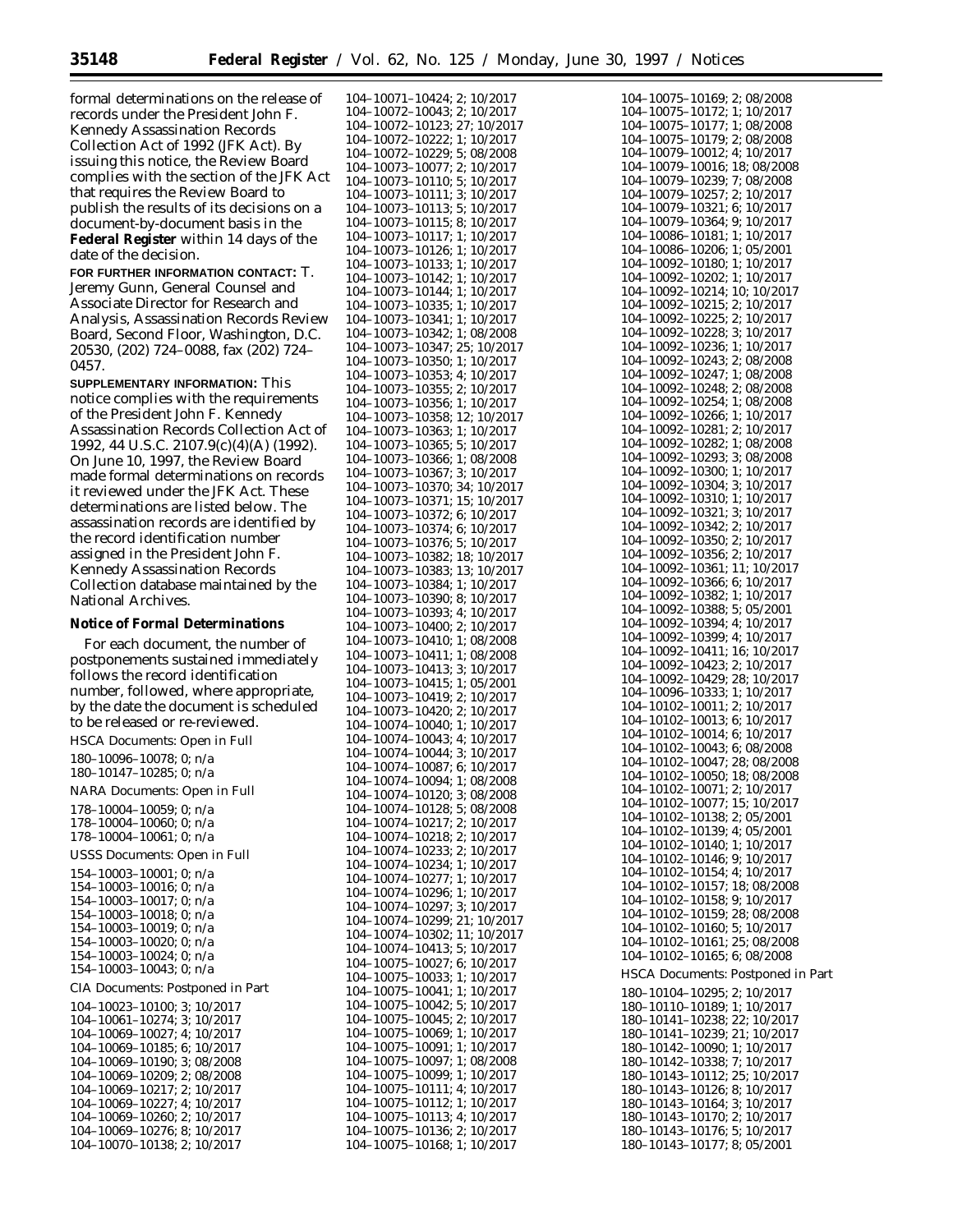10080–10083; 180–10080–10084; 180–

| 180-10143-10198; 9; 10/2017  |
|------------------------------|
| 180-10143-10201; 10; 10/2017 |
| 180-10143-10217; 5; 10/2017  |
| 180-10143-10235; 1; 10/2017  |
| 180-10143-10241: 1: 10/2017  |
| 180-10143-10244; 1; 10/2017  |
| 180-10143-10275: 25: 10/2017 |
| 180-10143-10300; 1; 10/2017  |
| 180-10143-10301; 4; 10/2017  |
| 180-10143-10328; 2; 10/2017  |
| 180-10143-10329; 2; 10/2017  |
| 180-10143-10332; 25; 10/2017 |
| 180-10143-10338; 1; 10/2017  |
| 180-10143-10343; 2; 10/2017  |
| 180-10143-10356: 1: 10/2017  |
| 180-10143-10360; 3; 08/2008  |
| 180-10143-10373; 2; 10/2017  |
| 180-10143-10378; 1; 10/2017  |
| 180-10143-10383; 1; 10/2017  |
| 180-10143-10384; 2; 10/2017  |
| 180-10143-10400; 8; 10/2017  |
| 180-10143-10412: 14: 10/2017 |
| 180-10143-10414; 4; 10/2017  |
| 180-10144-10211; 13; 10/2017 |
| 180-10144-10217; 1; 05/2001  |
| 180-10144-10225; 1; 10/2017  |
|                              |

USSS Documents: Postponed in Part

154–10003–10044; 1; 10/2017

# **Notice of Additional Releases:**

After consultation with appropriate Federal agencies, the Review Board announces that the following House Select Committee on Assassination records are now being opened in full:

180–10065–10466; 180–10065–10467; 180– 10065–10468; 180–10068–10493; 180– 10071–10216; 180–10072–10082; 180– 10072–10084; 180–10073–10046; 180– 10073–10076; 180–10073–10083; 180– 10073–10109; 180–10073–10142; 180– 10073–10184; 180–10074–10056; 180– 10074–10393; 180–10075–10402; 180– 10076–10169; 180–10076–10251; 180– 10076–10433; 180–10076–10434; 180– 10076–10435; 180–10077–10045; 180– 10077–10127; 180–10077–10310; 180– 10078–10197; 180–10078–10268; 180– 10078–10490; 180–10080–10029; 180– 10080–10066; 180–10080–10070; 180– 10080–10071; 180–10080–10072; 180– 10080–10073; 180–10080–10074; 180– 10080–10075; 180–10080–10076; 180– 10080–10077; 180–10080–10078; 180– 10080–10080; 180–10080–10081; 180–

10080–10087; 180–10080–10088; 180– 10080–10090; 180–10080–10092; 180– 10080–10093; 180–10080–10094; 180– 10080–10095; 180–10080–10096; 180– 10080–10097; 180–10080–10098; 180– 10080–10099; 180–10080–10100; 180– 10080–10101; 180–10080–10102; 180– 10080–10103; 180–10080–10104; 180– 10080–10105; 180–10080–10106; 180– 10080–10107; 180–10080–10108; 180– 10080–10109; 180–10080–10110; 180– 10080–10111; 180–10080–10112; 180– 10080–10114; 180–10080–10115; 180– 10080–10116; 180–10080–10117; 180– 10080–10118; 180–10080–10120; 180– 10080–10121; 180–10080–10122; 180– 10080–10123; 180–10080–10124; 180– 10080–10125; 180–10080–10126; 180– 10080–10127; 180–10080–10128; 180– 10080–10129; 180–10080–10130; 180– 10080–10132; 180–10080–10133; 180– 10080–10134; 180–10080–10135; 180– 10080–10136; 180–10080–10137; 180– 10080–10138; 180–10080–10139; 180– 10080–10140; 180–10080–10141; 180– 10080–10154; 180–10080–10155; 180– 10080–10156; 180–10080–10157; 180– 10080–10158; 180–10080–10159; 180– 10080–10355; 180–10081–10298; 180– 10081–10328; 180–10082–10164; 180– 10082–10404; 180–10083–10064; 180– 10083–10155; 180–10083–10224; 180– 10083–10233; 180–10083–10256; 180– 10084–10159; 180–10084–10470; 180– 10085–10147; 180–10085–10150; 180– 10085–10226; 180–10086–10434; 180– 10087–10056; 180–10087–10057; 180– 10087–10059; 180–10087–10060; 180– 10087–10066; 180–10087–10068; 180– 10087–10175; 180–10087–10438; 180– 10089–10030; 180–10089–10032; 180– 10089–10033; 180–10089–10065; 180– 10089–10152; 180–10089–10379; 180– 10089–10396; 180–10089–10412; 180– 10089–10428; 180–10090–10018; 180– 10090–10040; 180–10090–10041; 180– 10090–10042; 180–10090–10116; 180– 10090–10121; 180–10090–10129; 180– 10090–10139; 180–10090–10140; 180– 10091–10155; 180–10091–10174; 180– 10091–10204; 180–10091–10205; 180– 10091–10206; 180–10091–10207; 180– 10091–10208; 180–10091–10210; 180– 10091–10211; 180–10091–10212; 180–

10091–10213; 180–10091–10215; 180– 10091–10216; 180–10091–10217; 180– 10091–10218; 180–10091–10219; 180– 10091–10220; 180–10091–10421; 180– 10091–10430; 180–10091–10463; 180– 10093–10025; 180–10093–10160; 180– 10094–10400; 180–10094–10450; 180– 10098–10405; 180–10098–10434; 180– 10098–10435; 180–10098–10436; 180– 10098–10437; 180–10099–10388; 180– 10100–10219; 180–10101–10192; 180– 10101–10374; 180–10102–10086; 180– 10102–10087; 180–10102–10212; 180– 10102–10332; 180–10103–10463; 180– 10105–10270; 180–10105–10285; 180– 10105–10333; 180–10106–10111; 180– 10107–10282; 180–10109–10264; 180– 10110–10080; 180–10110–10081; 180– 10110–10155; 180–10110–10157; 180– 10110–10160; 180–10110–10162; 180– 10110–10163; 180–10110–10164; 180– 10110–10166; 180–10110–10167; 180– 10110–10168; 180–10110–10170; 180– 10110–10171; 180–10110–10172; 180– 10110–10173; 180–10110–10174; 180– 10110–10175; 180–10110–10176; 180– 10110–10177; 180–10110–10178; 180– 10110–10179; 180–10110–10180; 180– 10110–10182; 180–10110–10183; 180– 10110–10190; 180–10110–10191; 180– 10110–10192; 180–10110–10193; 180– 10110–10195; 180–10110–10196; 180– 10110–10197; 180–10110–10199; 180– 10110–10202; 180–10110–10203; 180– 10110–10204; 180–10110–10206; 180– 10110–10208; 180–10110–10209; 180– 10110–10210; 180–10110–10211; 180– 10110–10214; 180–10112–10288; 180– 10112–10407; 180–10112–10435; 180– 10113–10084; 180–10113–10085; 180– 10113–10086; 180–10114–10216; 180– 10117–10219; 180–10118–10042; 180– 10118–10043; 180–10118–10044; 180– 10118–10046; 180–10119–10092; 180– 10120–10420

#### **Notice of Corrections**

On April 23–24, 1997 the Review Board made formal determinations that were published in the May 16, 1997 **Federal Register** (FR Doc. 97–12860, 62 FR 270008). For that Notice make the following corrections:

| Record identification No. | Previously published | Corrected data |
|---------------------------|----------------------|----------------|
|                           |                      | 2:10/2017.     |
|                           | 10: 10/2017          | 11: 10/2017.   |
|                           |                      | 14: 10/2017.   |
|                           | 5: 10/2017           | 7: 10/2017.    |
|                           |                      | $6:10/2017$ .  |
|                           |                      | 10: 10/2017.   |
|                           | 7: 10/2017           | $8:10/2017$ .  |
|                           |                      | 4: 10/2017.    |
|                           |                      | 4: 10/2017.    |
|                           | 18: 10/2017          | 21: 10/2017.   |